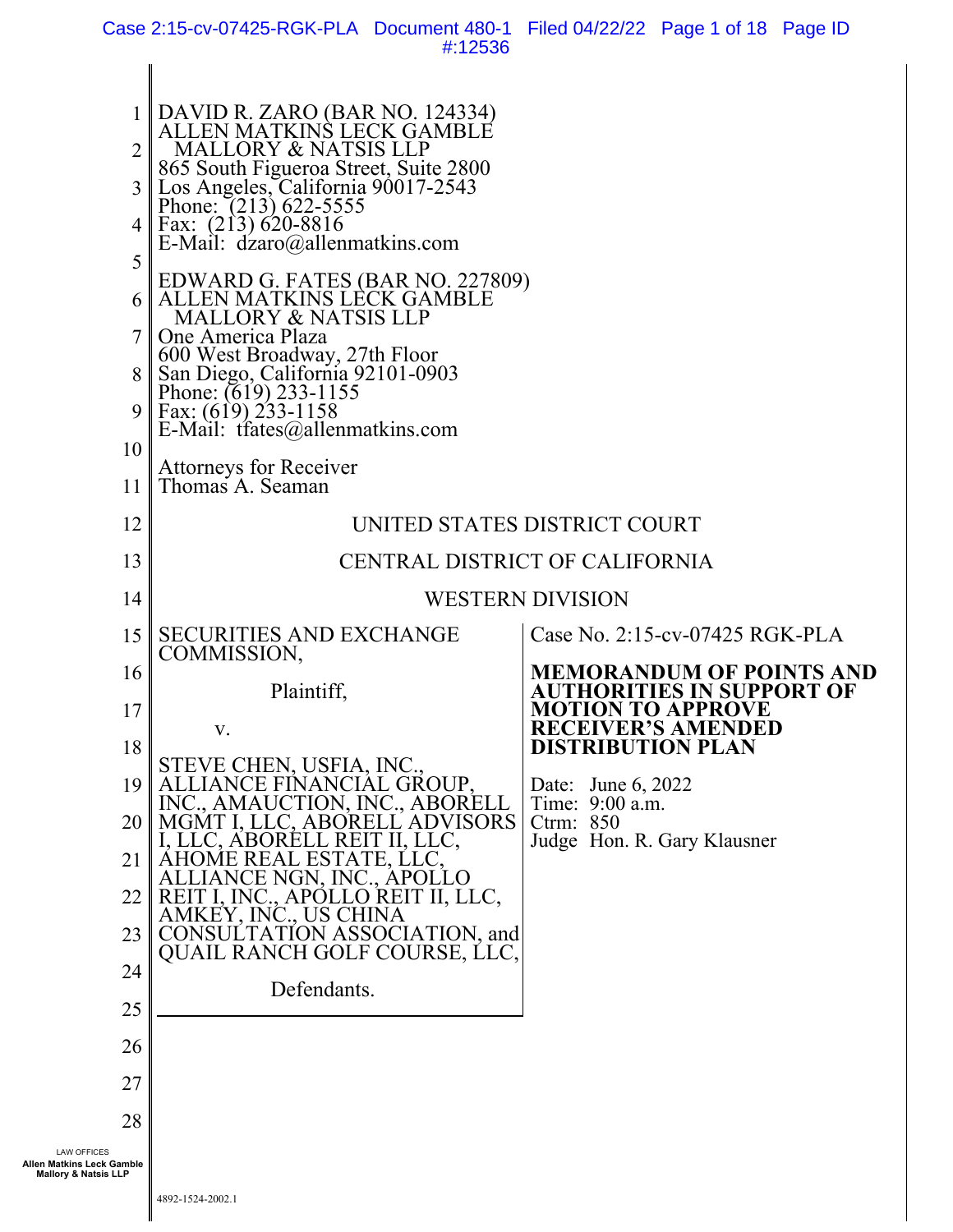| 1                                                                     |           | <b>TABLE OF CONTENTS</b> |      |
|-----------------------------------------------------------------------|-----------|--------------------------|------|
| $\overline{2}$<br>3                                                   |           |                          | Page |
| $\overline{4}$                                                        | Ι.        |                          |      |
|                                                                       | II.       |                          |      |
| 5                                                                     | III.      |                          |      |
| 6                                                                     | IV.       |                          |      |
| $\overline{7}$                                                        | A.        |                          |      |
| 8<br>9                                                                | <b>B.</b> |                          |      |
| 10                                                                    | V.        |                          |      |
| 11                                                                    |           |                          |      |
| 12                                                                    |           |                          |      |
| 13                                                                    |           |                          |      |
| 14                                                                    |           |                          |      |
| 15                                                                    |           |                          |      |
| 16                                                                    |           |                          |      |
| 17                                                                    |           |                          |      |
| 18                                                                    |           |                          |      |
| 19                                                                    |           |                          |      |
| 20                                                                    |           |                          |      |
| 21                                                                    |           |                          |      |
| 22                                                                    |           |                          |      |
| 23                                                                    |           |                          |      |
| 24                                                                    |           |                          |      |
| 25                                                                    |           |                          |      |
| 26                                                                    |           |                          |      |
| 27                                                                    |           |                          |      |
| 28                                                                    |           |                          |      |
| <b>LAW OFFICES</b><br><b>Matkins Leck Gamble</b><br>lory & Natsis LLP |           |                          |      |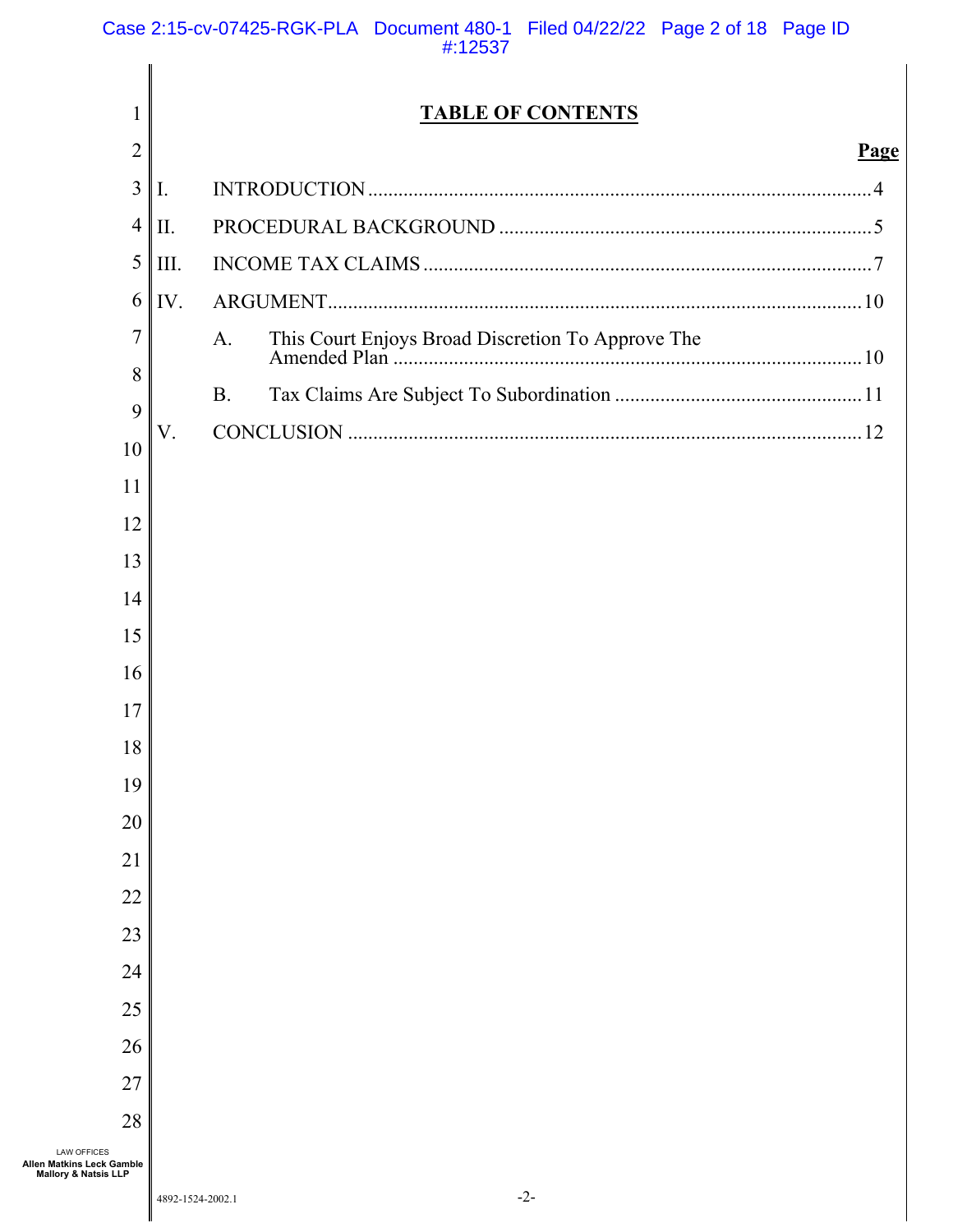|                                                                                    | <b>TABLE OF AUTHORITIES</b>                                                                               |
|------------------------------------------------------------------------------------|-----------------------------------------------------------------------------------------------------------|
| $\overline{2}$                                                                     | Page(s)                                                                                                   |
| 3                                                                                  | <b>Cases</b>                                                                                              |
| 4                                                                                  |                                                                                                           |
| 5                                                                                  |                                                                                                           |
| 6                                                                                  |                                                                                                           |
|                                                                                    |                                                                                                           |
| 8                                                                                  |                                                                                                           |
| 9                                                                                  |                                                                                                           |
| 10                                                                                 |                                                                                                           |
| 11                                                                                 |                                                                                                           |
| 12                                                                                 | SEC v. Private Equity Mgmt. Group, Inc.,<br>2012 U.S. Dist. LEXIS 195213, *22-23 (C.D. Cal. September 28, |
| 13                                                                                 |                                                                                                           |
| 14                                                                                 |                                                                                                           |
| 15                                                                                 |                                                                                                           |
| 16                                                                                 |                                                                                                           |
| 17                                                                                 |                                                                                                           |
|                                                                                    | 18   Statutes                                                                                             |
| 19                                                                                 |                                                                                                           |
| 20                                                                                 |                                                                                                           |
| 21                                                                                 |                                                                                                           |
| 22                                                                                 |                                                                                                           |
| 23                                                                                 |                                                                                                           |
| 24                                                                                 |                                                                                                           |
| 25                                                                                 |                                                                                                           |
| 26                                                                                 |                                                                                                           |
| 27                                                                                 |                                                                                                           |
| 28                                                                                 |                                                                                                           |
| <b>LAW OFFICES</b><br>Allen Matkins Leck Gamble<br><b>Mallory &amp; Natsis LLP</b> |                                                                                                           |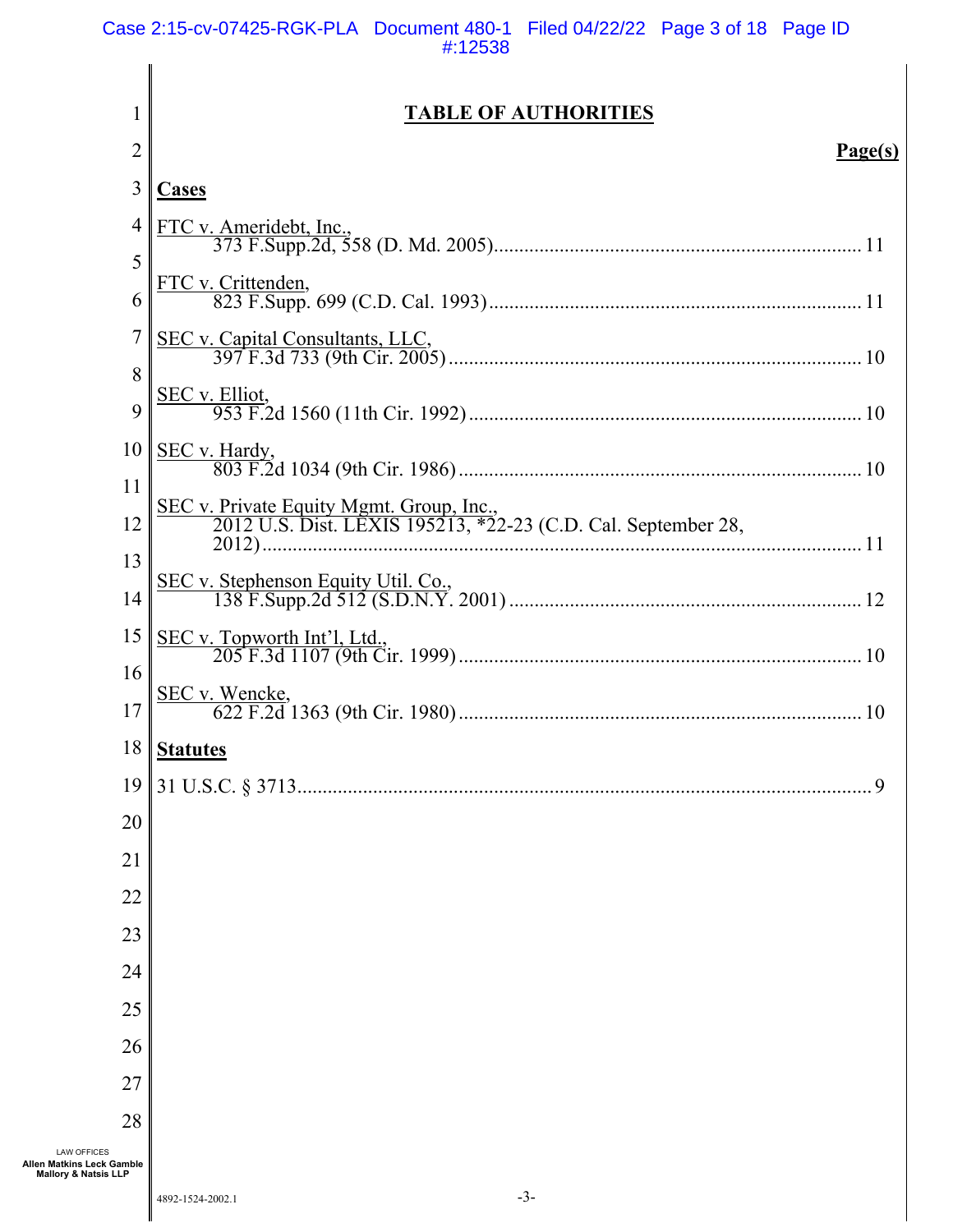#### 1 **I. INTRODUCTION.**

2 3 4 5 6 7 8 9 10 11 12 Thomas A. Seaman, the Court-appointed permanent receiver ("Receiver") for Defendants USFIA, Inc., Alliance Financial Group, Inc., Amauction, Inc., Aborell Mgmt I, LLC, Aborell Advisors I, LLC, Aborell REIT II, LLC, Ahome Real Estate, LLC, Alliance NGN, Inc., Apollo REIT I, Inc., Apollo REIT II, LLC, Amkey, Inc., US China Consultation Association, Quail Ranch Golf Course, LLC, and their subsidiaries and affiliates (collectively, "Receivership Entities"), hereby submits this Memorandum of Points and Authorities in Support of the Motion to Approve Receiver's Amended Distribution Plan (the "Motion"). The Amended Plan of Receiver Thomas A. Seaman ("Amended Plan"), is attached as Exhibit A to the Declaration of Thomas A. Seaman in Support of Motion to Approve Receiver's Amended Distribution Plan ("Seaman Declaration").

13 14 15 16 17 This Court approved the Receiver's original Distribution Plan in February, 2021, however, the Receiver has been unable to distribute over \$62 million (the "Receivership Proceeds") in recovered proceeds to the Investor Claimants because the Receiver has been unable to gain the cooperation of the Internal Revenue Service (the "IRS"), with regard to the IRS's prospective claims.

18 19 20 21 22 23 24 25 26 27 28 This Motion and the proposed Amended Plan reflect the Receiver's effort to break the stalemate with the IRS and either gain their cooperation with regard their future claims or obtain an order that subordinates the claims of the IRS based upon the existence of a constructive trust and establish a Tax Reserve sufficient to allow the Receiver to make an interim distribution to the Investor Claimants. The IRS's cooperation is requested because the IRS has a priority claim and the Receiver may be personally liable if he makes distributions to Claimants prior to the payment of the IRS's claim. Here, the IRS has failed to either agree that it has no further claims against the Receivership Entities or that any future claim by the IRS will be subordinate to the payment of Allowed Claims of Investor Claimants and Administrative Expenses.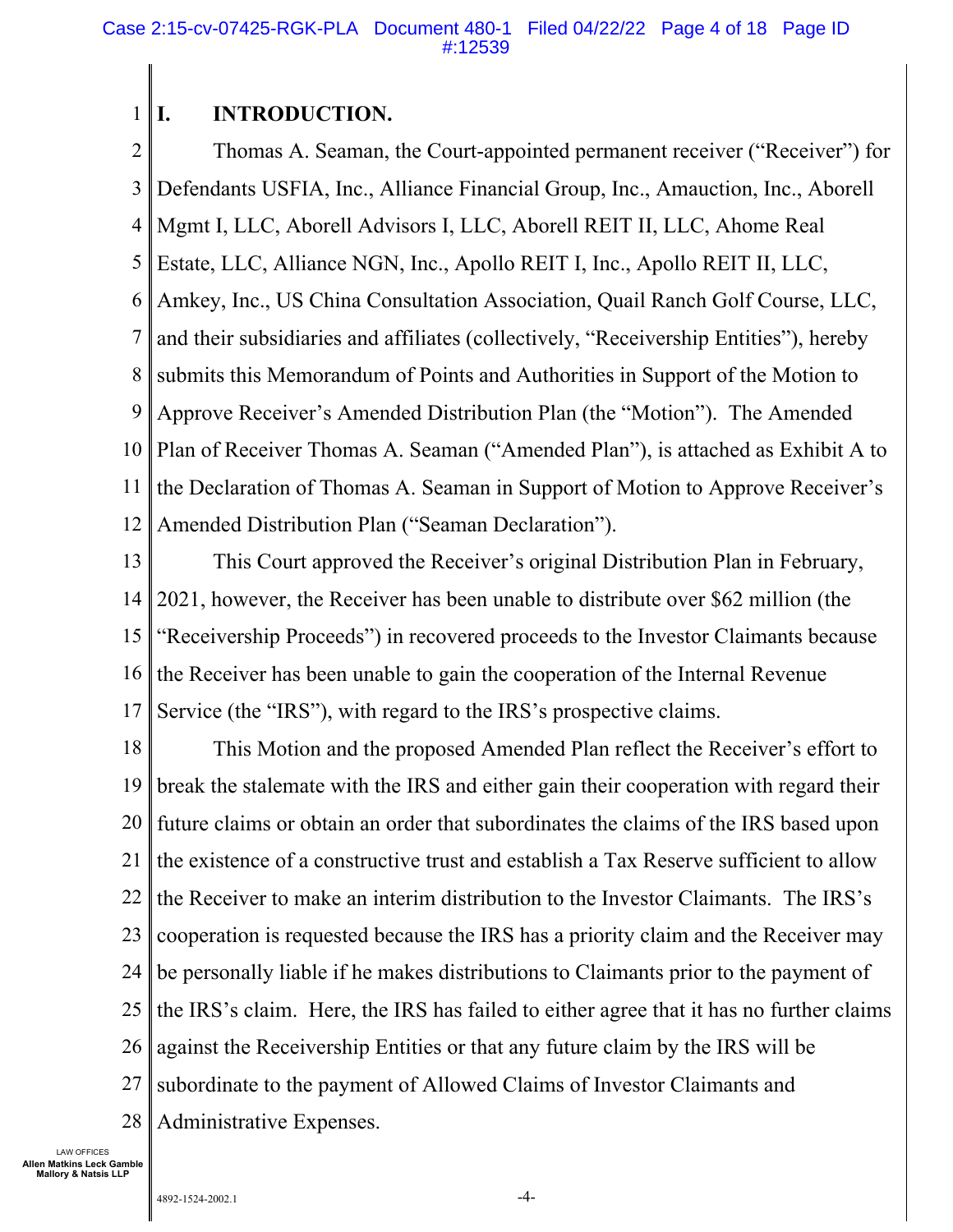1 2 3 4 5 6 7 8 9 10 11 12 The Receiver had expected to promptly resolve the IRS claims or prospective claims. Instead, he has been waiting for over a year with little or no response from the IRS. As such, the proposed amendment of the Distribution Plan is an effort to have this Court resolve the issue by a finding that the Receiver holds the Receivership Proceeds in constructive trust for the benefit of the Investor Claimants with Allowed Claims and enter an order subordinating the IRS's claims to the payment of Allowed Claimants. Such an order is consistent with case precedent and the Department of Justice Directive 137 ("Directive 137"), a copy of which is attached hereto as **Exhibit A**. The proposed amendment also requests that the Court approve the establishment of an administrative expense and tax reserve of \$16,500,000 (collectively the "Tax Reserve"), to be held by the Receiver until the earlier of an agreement with the IRS or the running of the statute of limitations

13

# **II. PROCEDURAL BACKGROUND.**

14 15 16 17 18 19 20 21 22 23 On September 28, 2015, the Receiver was appointed as the federal equity receiver for the Receivership Entities pursuant to the Temporary Restraining Order (the "TRO" or "Appointment Order"). The Receiver's appointment was made permanent upon the entry of the Preliminary Injunction. Dkt. 14. On March 13, 2017, the Court entered a Final Judgment as to Defendant Steve Chen. Dkt. 210. On March 17, 2017, the Court entered an Amended Final Judgment as to the Receivership Entities. Dkt. 219. Since his appointment, the Receiver has concluded monetization of all but a few of the Receivership Entities' assets. In doing so, the Receiver has recovered over \$62 million for the benefit of Investor Claimants as discussed herein.

24 25 26 27 On January 29, 2018, the Receiver filed the Motion for Order: (1) Setting Claims Bar Date; (2) Approving Claims Forms; (3) Approving Claims Process; and (4) Approving Engagement of Third Party Claims Analysts ("Claims Process Motion"). [Doc. No. 299.] On March 7, 2018, the Court entered an order approving

28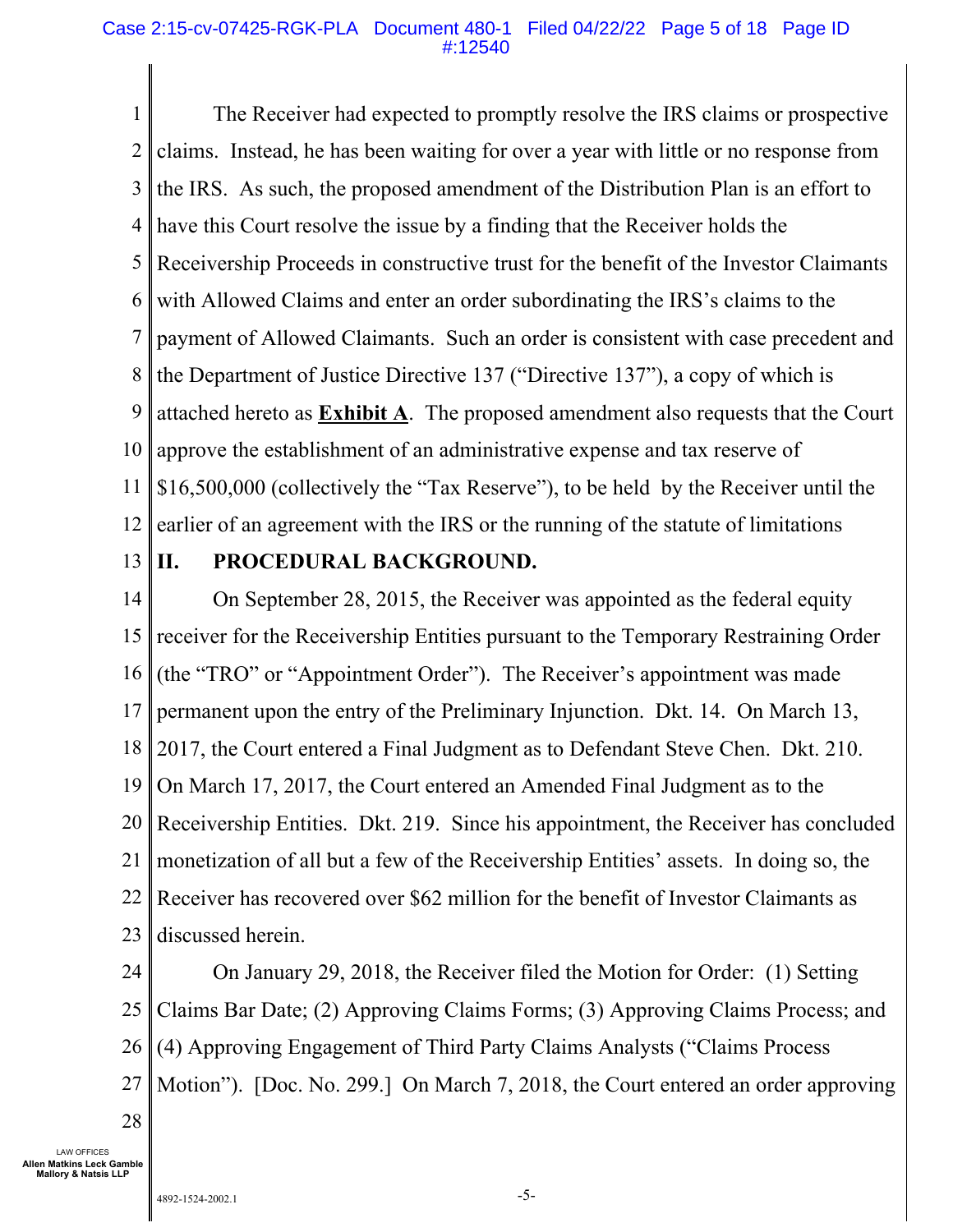1 2 the claims process ("Claims Process Order") and an order setting a claims bar date of June 29, 2018. [Doc. Nos. 307, 308.]

3 4 5 6 7 8 9 10 11 12 13 14 15 On December 19, 2019, the Receiver filed the Receiver's Forensic Accounting Report ("Receiver's Accounting"). The Receiver's Accounting demonstrated that the Receivership Entities were operating a series of fraudulent enterprises through which they raised \$197 million from investors. The Receiver's Accounting also demonstrated that all assets taken into the possession of the Receiver and subsequently monetized had been acquired exclusively with investor funds. [Doc. 406.] Ultimately, The Receiver recovered over \$62 million for distribution to investors [i.e. the Receivership Proceeds], after payment of secured loans and Administrative Expenses. The nature of the fraud and the resulting damage to the victims is further reflected in the Joint Statement Re: Agreed Amount of Restitution filed in the companion criminal proceeding, United States of America v. Steven Chen, United States District Court, Central District of California, Case No. 20-89-JFW. [Doc. 62.]

16 17 18 19 20 21 22 23 24 25 On February 18, 2021, the Court granted the Receiver Thomas A. Seaman's Motion to Approve (1) Receiver's Recommendations as to Allowed Claims; (2) Receiver's Recommendations as to Disputed Claims; (3) Authorization to Limit Scope of Receivership to Identified Receivership Entities; and (4) Distribution Plan ("Claim and Distribution Plan Order"). [Doc. No. 455.] Following entry of the Claim and Distribution Plan Order, the Receiver filed over 25 tax returns for prereceivership time periods and the qualified settlement fund tax returns for the postreceivership periods (collectively, the "Tax Returns"). A list of the Tax Returns at issue is attached to the Seaman Declaration as Exhibit B and incorporated herein by this reference.

26 27 28 As discussed below, since before the filing of the Tax Returns, the Receiver and tax professionals have been trying to gain the cooperation of the IRS with regard to the prompt review, assessment and determination of the Tax Returns. This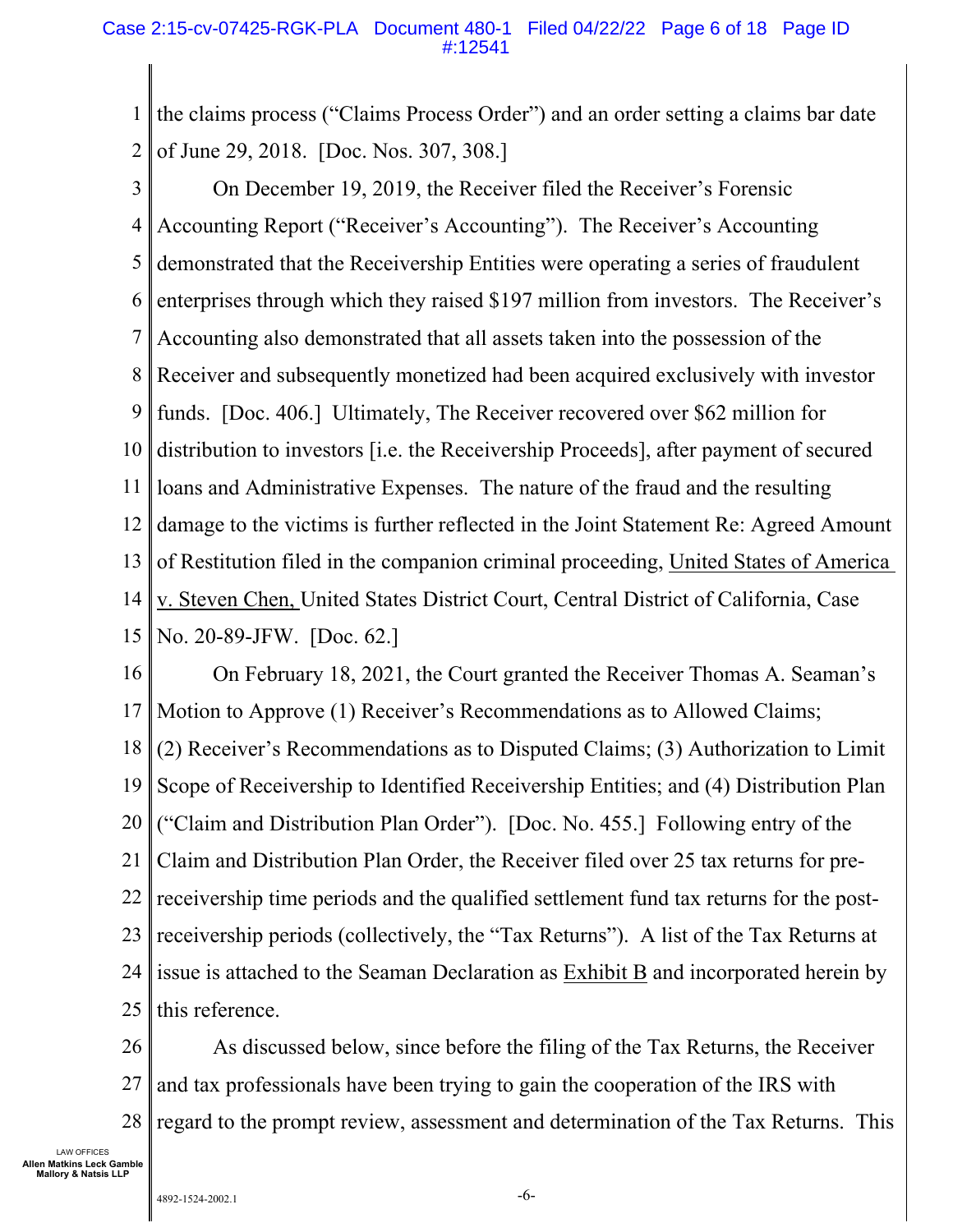#### Case 2:15-cv-07425-RGK-PLA Document 480-1 Filed 04/22/22 Page 7 of 18 Page ID #:12542

1 2 3 4 5 6 7 8 was necessary because the Receiver cannot make distributions to investor victims or other claimants until the IRS confirms that the Tax Returns have been accepted and the IRS will not amend its claims or otherwise pursue an audit as to these Tax Returns. The IRS has failed and refused to cooperate with the Receiver as to any of these issues. As a result, the Receiver has filed this Motion to approve the Amended Plan in order to establish that the Receivership Proceeds are held by the Receiver in a constructive trust and therefore can be distributed to the Investor Claimants instead of being held for the benefit of the IRS.

#### 9 **III. INCOME TAX CLAIMS.**

10 11 12 13 14 15 16 17 18 19 20 21 22 The tax issues facing the Receivership Entities were significant and, as previously reported, have impaired the ability of the Receiver to make prompt distributions under the Distribution Plan. The Receiver's success in recovering over \$62 million, combined with Mr. Chen's fraudulent raising of over \$197 million during the pre-receivership years gave rise to the possibility of tax liabilities. However, as reflected in the Tax Returns, the Receiver ultimately determined that the Receivership Entities did not owe income taxes in light of, among other things, the fact that Mr. Chen used the Receivership Entities to fraudulently raise funds solely for his own (and his family's) benefit, and therefore the Receivership Entities themselves did not benefit from the fraudulent activities. After filing of the returns, the IRS filed a claim of \$29,193.96 for penalties and a small amount of interest, but no income tax. Seaman Declaration. ¶¶ 6-8. Moreover, every dollar paid to the IRS will be a dollar less for the investor victims.

23 24 25 26 27 28 The Receiver filed 20 pre-receivership the Receivership Entities' tax returns for the "pre-receivership periods". For income tax purposes, the receivership is treated as a qualified settlement fund ("QSF"), and the Receiver has also filed the QSF returns for the 2015 – 2020 tax years and also will be preparing QSF returns for the 2021 and 2022 tax years (and any later years if necessary). Seaman Declaration. ¶ 5-7.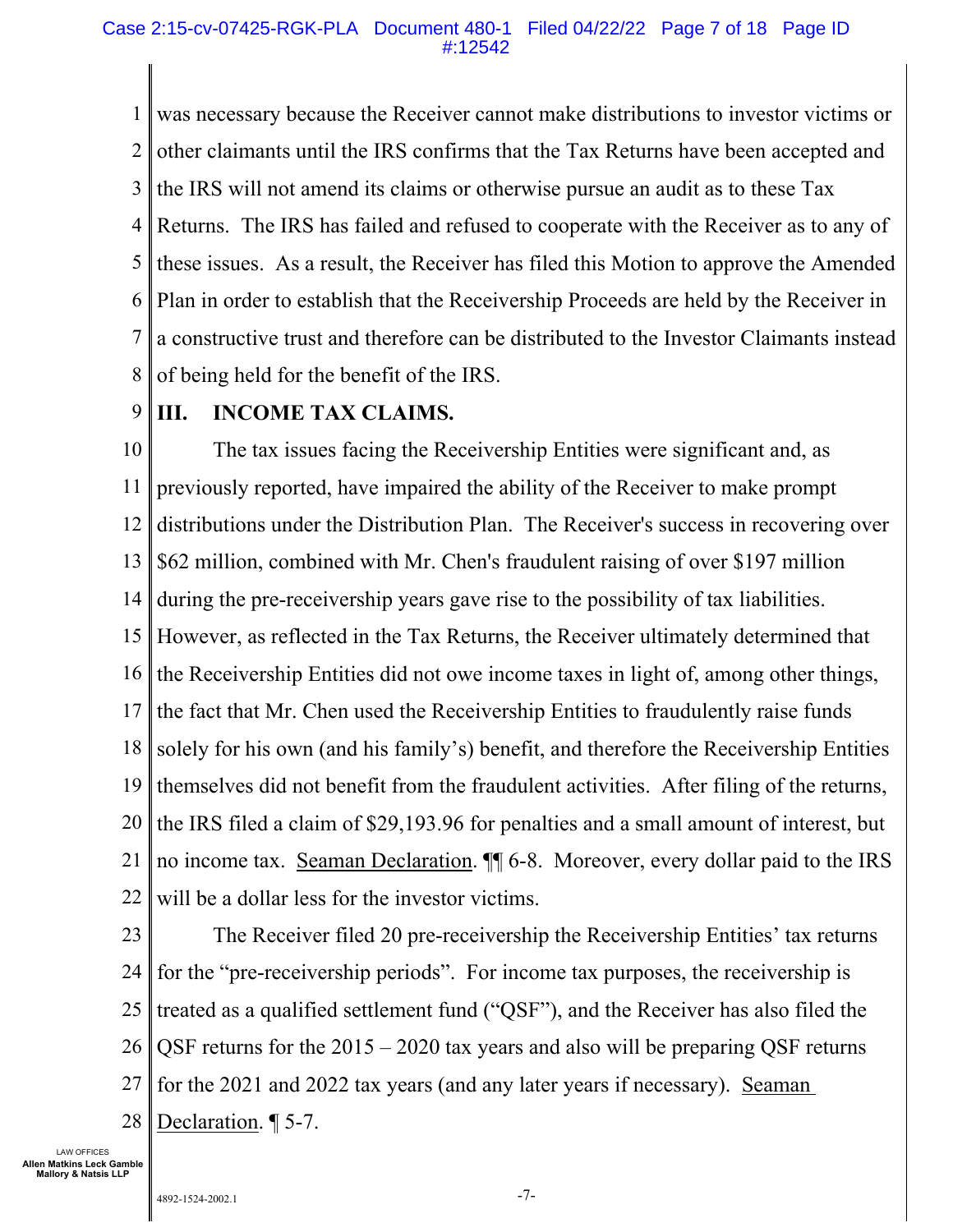### Case 2:15-cv-07425-RGK-PLA Document 480-1 Filed 04/22/22 Page 8 of 18 Page ID #:12543

1 2 3 4 5 6 7 In general, the Tax Returns reflected net taxable losses or, in some cases, net taxable income in one tax year was offset by net operating loss carrybacks or carryforwards from other tax years. Seaman Decl. Par. 8. As such, there was little to no income tax liability from those returns, (the Receiver paid the tax associated with the limited legitimate activities reported on the returns)<sup>1</sup>. In response to these filings, the IRS filed a claim for \$29,193.96 based solely upon a claim for penalties for late filed returns.<sup>2</sup> Id. at 7-8.

8 9 10 11 12 13 14 The Receiver cannot assume and the IRS has refused to confirm, that the IRS has accepted the Tax Returns and will not seek to audit or otherwise amend its claim in the future. The Receiver has tried to address this problem by seeking a so-called "Prompt Determination" and "Prompt Assessment" of the Tax Returns. The Receiver has also tried to directly engage the IRS and obtain their cooperation to, at least, agree that any future claims would be subordinate to the Allowed Claims of Investor Claimants.

15 16 17 18 19 20 21 The Receiver's attempts to engage and cooperate with the IRS is consistent with Directive 137. This directive is entitled: "Tax Claims Against Embezzlers, Swindlers, etc. v. Recovery By Investors, Dupes and Victims, etc." Directive 137 first addresses the priority of payment and calls for investors to be paid in advance of taxes where, as here, the investor losses can be traced to the scheme. Directive 137 goes on to call for the IRS to respect the finding by the Court that the Receiver holds the recovered proceeds in constructive trust for the victims. See Exhibit A.

22

LAW OFFICES **Allen Matkins Leck Gamble Mallory & Natsis LLP** 

year.

<sup>23</sup>  24 25 26 27 28 <sup>1</sup> The pre-receiver return for Amkey Global did show taxable income and income taxes owing of \$128,968, which the Receiver paid. Later, the Receiver learned from a computer generated IRS notice that the Receivership Entities had made an estimated payment of \$115,200 prior to the appointment of a receiver, and net of late filing penalties, the receivership estate is therefore entitled to a refund of \$104,220. The IRS notice further stated that the IRS would not pay the refund due to the statute of limitations, notwithstanding that the returns were only filed a year ago and the taxes only recently paid. 2 The IRS has gone so far as to assign this claim to a collection agency notwithstanding the fact that the Receiver has been in continuous contact with IRS agents for the past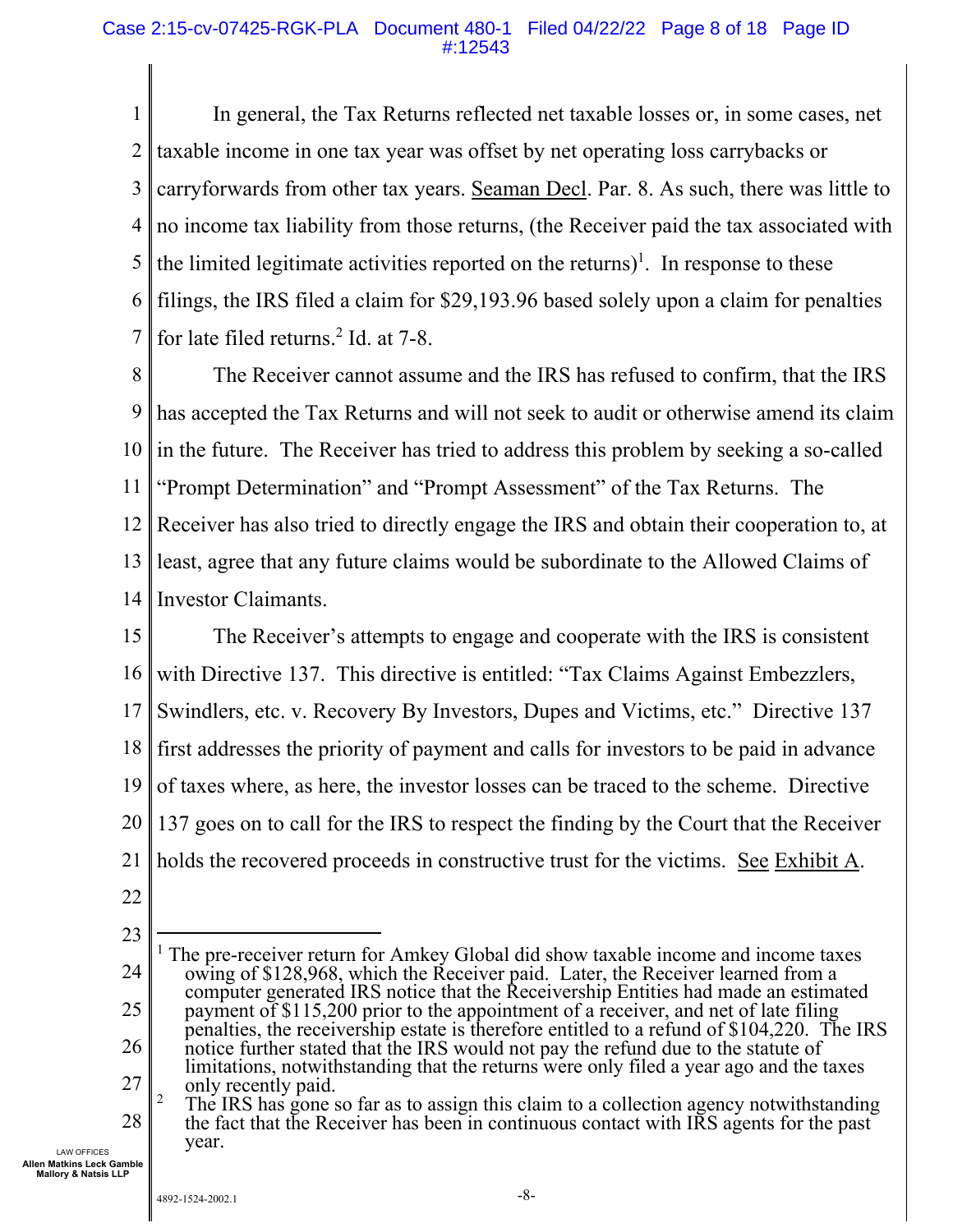#### Case 2:15-cv-07425-RGK-PLA Document 480-1 Filed 04/22/22 Page 9 of 18 Page ID #:12544

1 2 3 4 5 To date, the IRS is simply ignoring Directive 137 and has failed and refused and continues to fail and refuse to cooperate with the Receiver. The IRS has not agreed to subordinate its claims, expedite their review of the Tax Returns under either process, or simply agree to not pursue any further claims based upon the Tax Returns. Instead, they sent their claim to a collection agency.

6 7 8 9 The Receiver has requested the assistance of the local Congressperson, Judy Chu, (as many of the investors are in her congressional district) and will continue to diligently attempt to secure agreements with the IRS, however, such agreements are not within the Receiver's control. Seaman Declaration Par. 12.

10 11 12 13 14 15 16 17 As previously reported, the Receiver needs the IRS to either accept the Tax Returns without further audits or amendments, or agree to be subordinated to the payment of Investor Claimants and Administrative Expenses. The proposed Amended Distribution Plan addresses these tax issues by the establishment of a Tax Reserve and providing that future federal tax claims will be subordinate to the claims of the Allowed Claims of investors and Administrative Expenses, and an order that the Receiver shall have no personal liability for federal tax obligations notwithstanding 31 U.S.C. Section 3713.

18 19 20 21 22 23 24 25 The proposed Amended Plan, attached as Exhibit "A" to the Seaman Declaration, provides for the Tax Reserve to be set aside to pay for Administrative Expenses including, but not limited to, Receiver's fees, professionals' fees, and expected operating reserves plus funds to address any prospective IRS tax claim arising out of or related to the Tax Returns. This amount reflects a conservative good faith estimate of taxes due if the IRS disagreed with and proved that the Receiver's Tax Returns were not accurate and that the basis of the assets was zero. Id. at 13.

26 27 28 The balance of the funds, \$45,800,000, will be promptly distributed to holders of Allowed Claims and represent 53.9% of investor claims. Id. at 14. Once the Receiver is able to gain the cooperation of the IRS to either acknowledge that the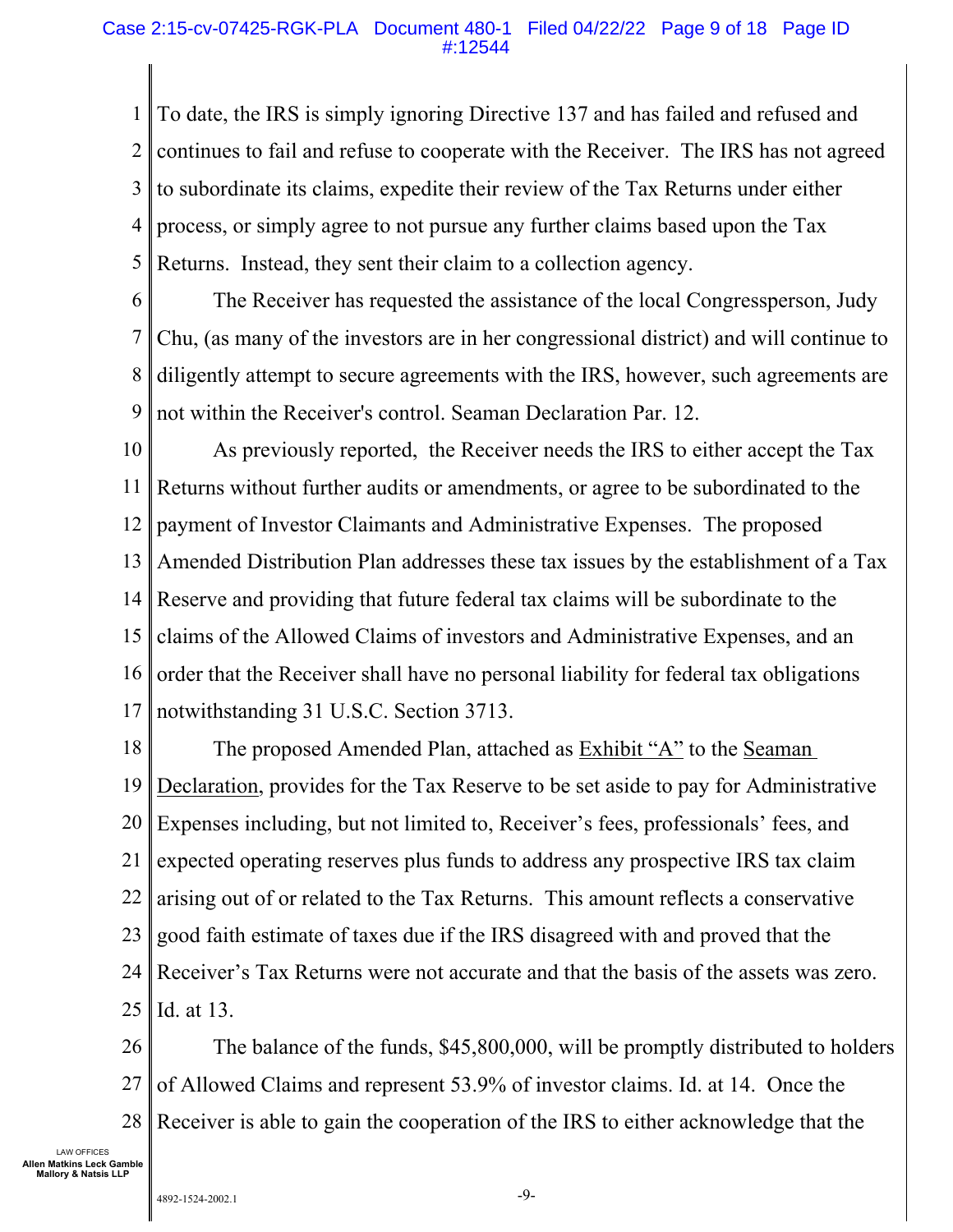1 2 3 Tax Returns are accepted and not subject to further review or audit or the IRS agrees to subordinate its claims, then the Tax Reserves will be distributed to pay for Administrative Expenses and the Allowed Claims of Claimants.

- 4 **IV. ARGUMENT.**
- 5

6

# **A. This Court Enjoys Broad Discretion To Approve The Amended Plan.**

7 8 9 10 11 12 13 14 15 16 17 18 19 20 21 22 This Court, sitting in equity and having authority over a fiduciary estate res, is vested with wide discretion to enter orders approving the claims process and the plan for disposition of assets. "The power of a district court to impose a receivership or grant other forms of ancillary relief does not in the first instance depend on a statutory grant of power from the securities laws. Rather, the authority derives from the inherent power of a court of equity to fashion effective relief." SEC v. Wencke, 622 F.2d 1363, 1369 (9th Cir. 1980). The "primary purpose of" court-created fiduciary estates "is to promote orderly and efficient administration of the estate by the district court for the benefit of creditors." SEC v. Hardy, 803 F.2d 1034, 1038 (9th Cir. 1986). As the appointment of fiduciaries is authorized by this Court's equitable powers, so too is any distribution of assets to be undertaken equitably and fairly. SEC v. Elliot, 953 F.2d 1560, 1569 (11th Cir. 1992). Moreover, district courts have broad power to determine the appropriate method of administering a fiduciary estate. As the Ninth Circuit has explained: A district court's power to supervise an … [estate] … and to determine appropriate action to be taken in the

- 24 administration of the [estate] is extremely broad. The district court has broad powers and wide discretion to
- 25 determine the appropriate relief…
- 26 SEC v. Capital Consultants, LLC, 397 F.3d 733, 738 (9th Cir. 2005); see also
- 27 SEC v. Topworth Int'l, Ltd., 205 F.3d 1107, 1115 (9th Cir. 1999) ("This court
- 28 affords 'broad deference to the [district] court's supervisory role and 'we generally

LAW OFFICES **Allen Matkins Leck Gamble Mallory & Natsis LLP** 

23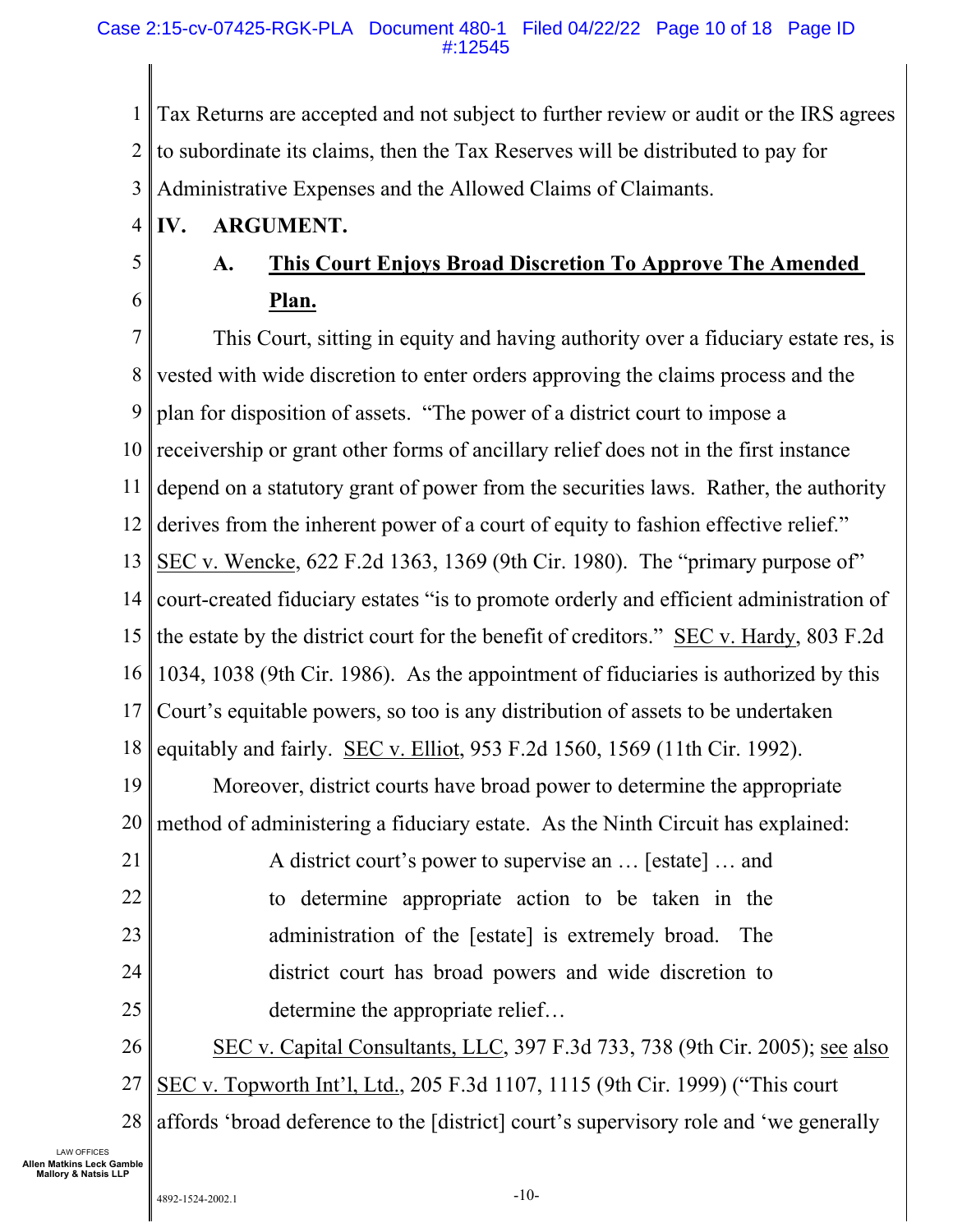1 2 3 uphold reasonable procedures instituted by the district court that serve th[e] purpose' of orderly and efficient administration of the [estate] for the benefit of creditors.").

4 5 6 7 8 Certainly the proposed amendments to the Distribution Plan fall within the purview of this Court's authority to administer the receivership estate. The amendments to the Distribution Plan seek to remedy an unforeseen problem that has resulted from delays and the failure of the IRS to promptly address the Tax Returns or to otherwise cooperate with the Receiver to resolve any future tax claims.

9 10 11 12 13 In order to commence making payments to the Investor Claimants, the Receiver proposes to establish a Tax Reserve to address future claims by the IRS. In addition, the Receiver proposes to subordinate the claims of the IRS to payment of the Investor Claimants. This is both consistent with the foregoing case law as well as Directive 137.

14

# **B. Tax Claims Are Subject To Subordination.**

15 16 17 18 19 20 21 22 23 24 25 26 27 28 Where, as here, a fiduciary is appointed by a Court at the behest of a federal agency, the funds recovered by that fiduciary are ordinarily held in constructive trust for the victim class that agency is charged with protecting. As a practical matter, this means that the taxing entity claims , including those of the IRS are subordinate to the interests of the investor victims with Allowed Claims as well as the Administrative Expenses of the Receiver. See, e.g., FTC v. Crittenden, 823 F.Supp. 699, 703 (C.D. Cal. 1993) (estate funds held in constructive trust distributed to former customers regardless of effect on IRS claims); FTC v. Ameridebt, Inc., 373 F.Supp.2d, 558, 565 (D. Md. 2005) (under the doctrine of constructive trust, "even if the IRS ha[d] placed liens on Defendants' assets, those liens would not attach to property that was wrongfully obtained from consumers"); SEC v. Private Equity Mgmt. Group, Inc., 2012 U.S. Dist. LEXIS 195213, \*22-23 (C.D. Cal. September 28, 2012) ("Furthermore, the Court concludes that considerations of expedience and of preserving [estate] funds for distribution to the defrauded investors … favor"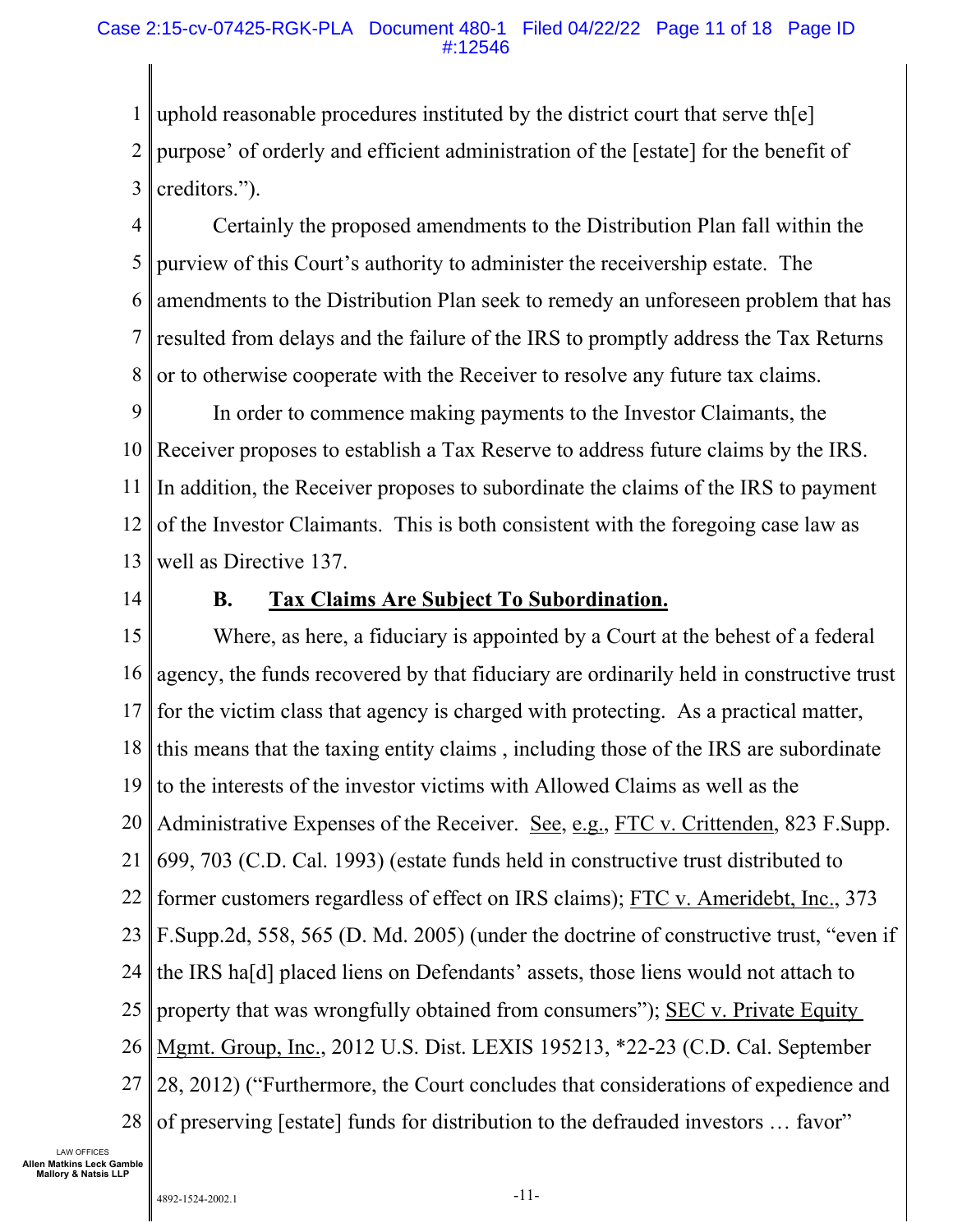### Case 2:15-cv-07425-RGK-PLA Document 480-1 Filed 04/22/22 Page 12 of 18 Page ID #:12547

1 2 3 4 treating a court-established res as held in constructive trust for investors); SEC v. Stephenson Equity Util. Co., 138 F.Supp.2d 512, 532 (S.D.N.Y. 2001) ("A constructive trust is a powerful remedy, as it cuts off the rights of general creditors as well as the rights of the United States").

5 6 7 8 9 10 11 12 13 14 15 16 Here, the Receiver's Forensic Accounting Report, the action filed by the Securities and Exchange Commission ("SEC") and the criminal proceedings filed by the United States Attorney, provide a strong foundation for a finding that the Receiver holds the recovered Receivership Proceeds in constructive trust for the benefit of the Claimants with Allowed Claims and Administrative Expenses. This is also consistent with the policies of the Department of Justice and the SEC which both reflect an intent to prioritize the interests of investor victims and to protect the interests of the investors who purchased securities in and through the Receivership Entities. The Receiver respectfully submits that he holds the funds he has recovered to-date in constructive trust for the benefit of Investor Claimants. Accordingly, the Receiver asserts that equity also requires that the IRS claim be subordinated to the full payment of the Allowed Investor Claims and Administrative Expenses.

17

# **V. CONCLUSION.**

- 18 19 For the foregoing reasons, the Receiver respectfully requests that this Court enter an order:
- 20

1. Granting the Motion in its entirety;

- 21 22 2. Finding that the Receiver holds the Receivership Proceeds in constructive trust for the benefit of Claimants with Allowed Claims and
- 23 Administrative Expenses;
- 24 25 3. Approving the Amended Distribution Plan, attached as Exhibit A to the Seaman Declaration.

26 27 4. Authorizing the Receiver to set aside the Administrative Expense and Tax Reserve of \$16,500,000.

28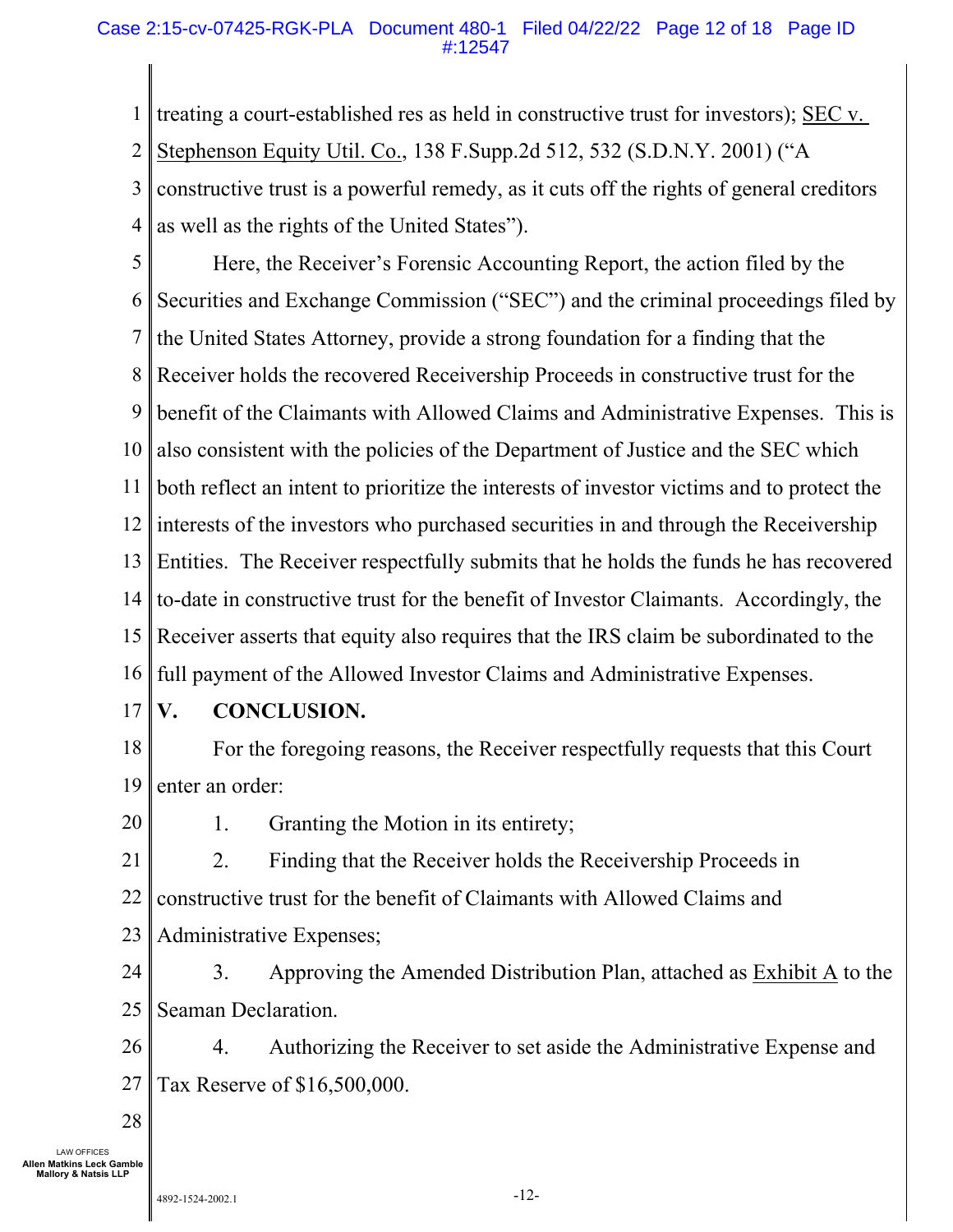| 1                                                                                  | 5.                                                                                     | Authorizing the Receiver to immediately distribute \$45,800,000, after |  |
|------------------------------------------------------------------------------------|----------------------------------------------------------------------------------------|------------------------------------------------------------------------|--|
| 2                                                                                  | setting aside the Tax Reserve and funds for Administrative Expenses; and               |                                                                        |  |
| 3                                                                                  | Upon the resolution of the IRS's claims or the running of the statute of<br>6.         |                                                                        |  |
| 4                                                                                  | limitations related to the Tax Returns, the Receiver will file the motions required to |                                                                        |  |
| 5                                                                                  | close the receivership including but not limited to seeking authority to pay           |                                                                        |  |
| 6                                                                                  | Administrative Expenses and the second and final distribution to the Claimants with    |                                                                        |  |
| $\overline{7}$                                                                     | Allowed Claims.                                                                        |                                                                        |  |
| 8                                                                                  |                                                                                        |                                                                        |  |
| 9                                                                                  | Dated: April 22, 2022                                                                  | ALLEN MATKINS LECK GAMBLE<br>MALLORY & NATSIS LLP                      |  |
| 10                                                                                 |                                                                                        | DAVID R. ZARO<br>TIM C. HSU                                            |  |
| 11                                                                                 |                                                                                        |                                                                        |  |
| 12                                                                                 |                                                                                        | By:<br>/s/ David R. Zaro                                               |  |
| 13                                                                                 |                                                                                        | DAVID R. ZARO<br>Attorneys for Receiver<br>Thomas A. Seaman            |  |
| 14                                                                                 |                                                                                        |                                                                        |  |
| 15                                                                                 |                                                                                        |                                                                        |  |
| 16                                                                                 |                                                                                        |                                                                        |  |
| 17                                                                                 |                                                                                        |                                                                        |  |
| 18                                                                                 |                                                                                        |                                                                        |  |
| 19                                                                                 |                                                                                        |                                                                        |  |
| 20                                                                                 |                                                                                        |                                                                        |  |
| 21                                                                                 |                                                                                        |                                                                        |  |
| 22                                                                                 |                                                                                        |                                                                        |  |
| 23                                                                                 |                                                                                        |                                                                        |  |
| 24                                                                                 |                                                                                        |                                                                        |  |
| 25                                                                                 |                                                                                        |                                                                        |  |
| 26                                                                                 |                                                                                        |                                                                        |  |
| 27                                                                                 |                                                                                        |                                                                        |  |
| 28                                                                                 |                                                                                        |                                                                        |  |
| <b>LAW OFFICES</b><br>Allen Matkins Leck Gamble<br><b>Mallory &amp; Natsis LLP</b> |                                                                                        |                                                                        |  |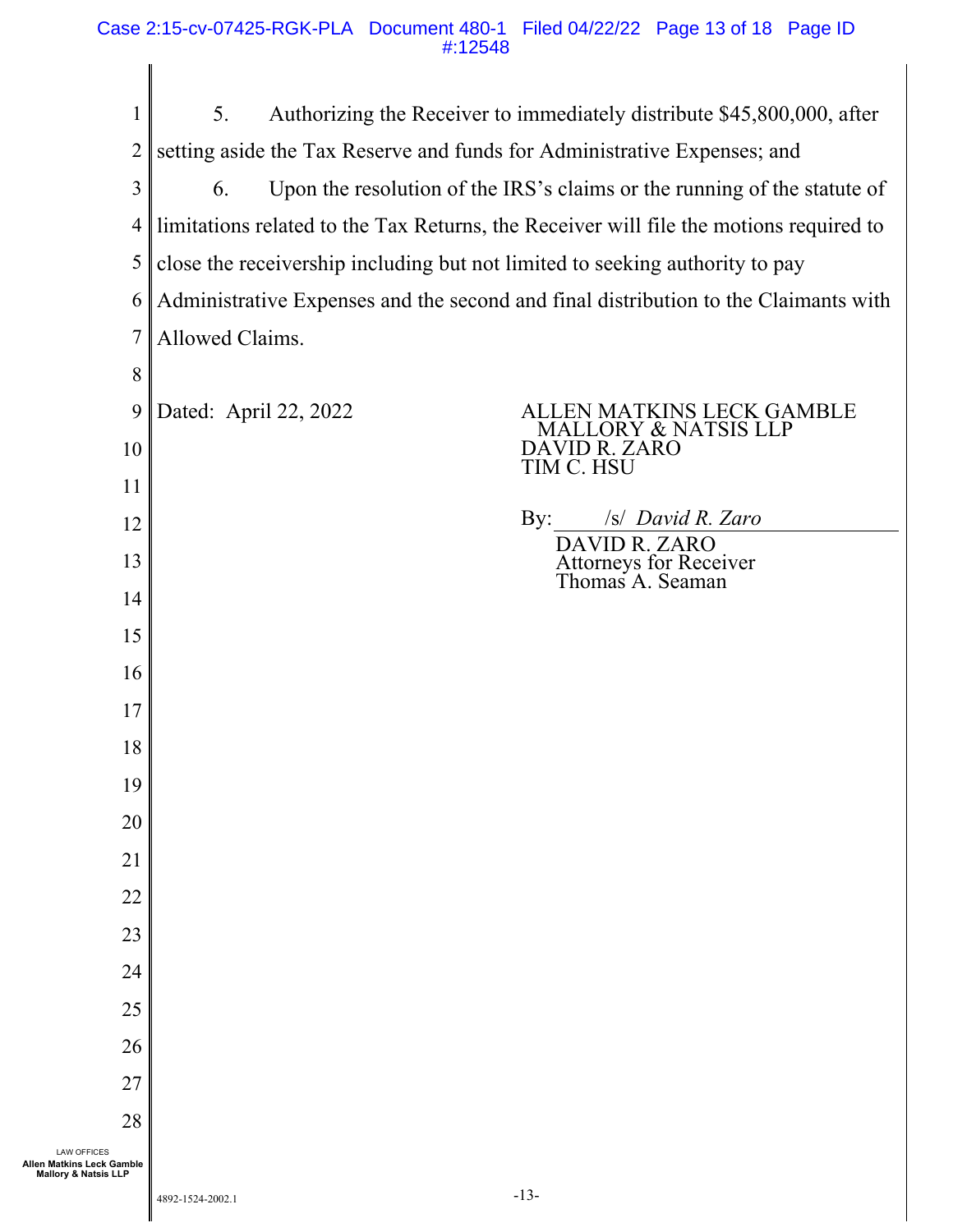# EXHIBIT A

## **DEPARTMENT OF JUSTICE TAX DIVISION DIRECTIVE NO. 137**

# TAX CLAIMS AGAINST EMBEZZLERS, SWINDLERS, ETC.  $\mathbf{v}$ . RECOVERY BY INVESTORS, DUPES, AND VICTIMS, ETC.

Often the Government's tax claim against an embergler or perpetrator of a swindle can be collected only by reducing possible recovery by the investor, dupe or victim.\* Where there is no statutory lien for either the federal tax claim or the claim of the investor or victim, the Tax Division will examine both the origin of the claim and whether the investor or victim can trace the lost property to the fund at issue. When both the tax claim and the claim of the investor or victim arise from the same transaction and the investor or victim can trace its property to the fund in issue, the Tax Division will recognize the priority of the claim of the investor or victim.

When the tax claim and the claim of the investor or victim do not arise from the same transaction, the Tax Division will recognize the priority of the claim of the investor or victim when the investor or victim can trace his claim to the property at issue and either (a) title never passed to the wrongdoer, such as in the case of theft. or (b) when a constructive trust, including all tracing requirements, has been imposed prior to assessment of the tax, or would be imposed and the tax has not been assessed.

If a federal court has ordered restitution as part of a criminal case, the Division will evaluate the priority of the federal tax liens against the claims of investors and victims in accordance with federal law, including the Mandatory Victims Restitution Act, 18 U.S.C. § 3613, which creates a federal restitution lien for the benefit of the victims of wrongdoing (which includes both defrauded investors and victims of theft), and the Federal Tax Lien Act, 26 U.S.C. §§ 6321-6323. In general, the Tax Division will follow the principle of "first in time is first in right."

Claims for taxes arising from administration of a receivership or from disposition of property in constructive trust should be paid as an expense of administration, "on or before the due date of the tax." 28 U.S.C. § 960; see also, 26

3945212.1

<sup>\*</sup> As used here, Ainvestor@ denotes a willing participant or customer who was misled or defrauded by the perpetrator, and includes Adupes@ (see Cunningham v. Brown, 265 U.S. 1, 7 (1924)). AVictim@ denotes a person who did not willingly participate or willingly part with money or property, such as when there is theft, including embezzlement.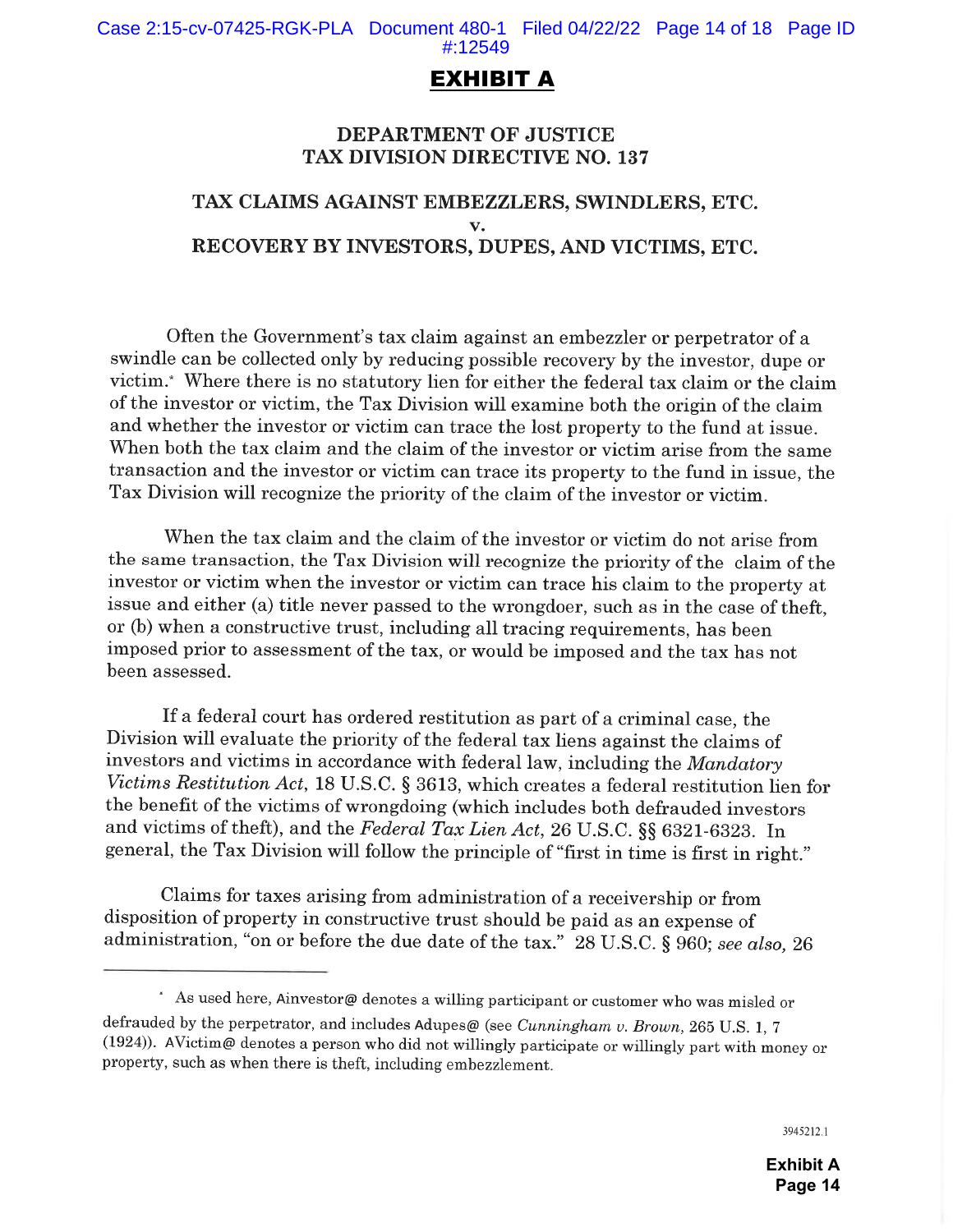U.S.C.  $\S 6012(b)(3)$ . Such administration expenses are generally paid ahead of other claims against the assets of the receivership. When a receivership is insolvent, the administrative tax claims may be entitled to priority pursuant to 31 U.S.C. § 3713.

A mere showing by opposing counsel that allowing the Government's tax claim would prejudice the investor or victim in some way is not sufficient grounds for concession. While there is room for negotiation, the above principles should guide your analysis and negotiation. These cases are particularly susceptible to resolution by compromise. Even when our position is legally correct, a court may nevertheless seek to uphold a constructive trust wherever possible, by relaxing tracing requirements or employing other means to hold in favor of a sympathetic investor or victim. Accordingly, consistent with a realistic evaluation of litigating hazards, we should endeavor to reach reasonable settlement in these cases, rather than presenting unsympathetic claims to the court.

Although Tax Division civil attorneys, paralegals and support staff are not "Employees of the Department of Justice" for purposes of the *Justice For All Act of* 2004, 18 U.S.C. § 3771 and regulations, 45 C.F.R. § 45.10(a), Tax Division civil attorneys, paralegals and support staff act in accordance with and uphold the spirit of the Justice For All Act of 2004 when they act in accordance with this Directive (including any update or revision), and analyze a case under these principles.

Date: 11/3/2008

/s/ Nathan J. Hochman

NATHAN J. HOCHMAN **Assistant Attorney General** 

3945212.1

**Exhibit A Page 15**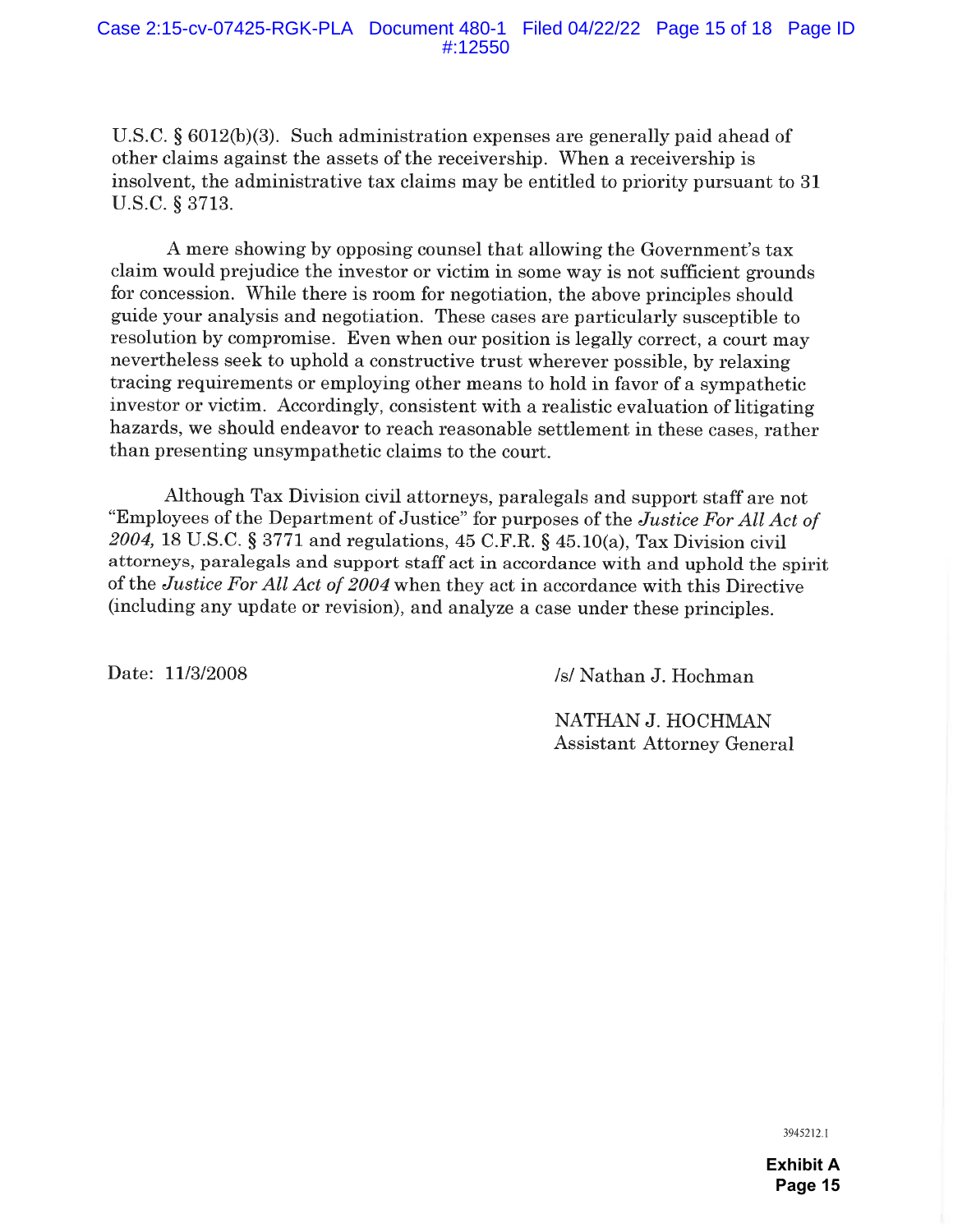| $\mathbf{1}$   | <b>PROOF OF SERVICE</b>                                                                                                                                                                                                                                           |
|----------------|-------------------------------------------------------------------------------------------------------------------------------------------------------------------------------------------------------------------------------------------------------------------|
| $\overline{2}$ | Securities and Exchange Commission v. Steven Chen, USFIA, Inc., et al.,<br>USDC, Central District of California - Case No. 2:15-cv-07425-RGK-PLA                                                                                                                  |
| 3              | I am employed in the County of Los Angeles, State of California. I am over the age                                                                                                                                                                                |
| $\overline{4}$ | of 18 and not a party to the within action. My business address is 865 S. Figueroa Street,<br>Suite 2800, Los Angeles, California 90017-2543.                                                                                                                     |
| 5<br>6         | On April 22, 2022, I caused to be served on all the parties to this action addressed as<br>stated on the attached service list or as indicated below, the document entitled:                                                                                      |
| $\overline{7}$ | MEMORANDUM OF POINTS AND AUTHORITIES IN SUPPORT OF<br><b>MOTION TO APPROVE RECEIVER'S AMENDED DISTRIBUTION PLAN</b>                                                                                                                                               |
| 8              | 区<br><b>OFFICE MAIL:</b> By placing in sealed envelope(s), which I placed for collection                                                                                                                                                                          |
| 9<br>10        | and mailing today following ordinary business practices. I am readily familiar with<br>the firm's practice for collection and processing of correspondence for mailing; such<br>correspondence would be deposited with the U.S. Postal Service on the same day in |
| 11             | the ordinary course of business.                                                                                                                                                                                                                                  |
| 12             | I deposited in a box or other facility regularly<br><b>OVERNIGHT DELIVERY:</b><br>ΙI<br>maintained by express service carrier, or delivered to a courier or driver authorized                                                                                     |
| 13             | by said express service carrier to receive documents, a true copy of the foregoing<br>document(s) in sealed envelope(s) or package(s) designed by the express service                                                                                             |
| 14<br>15       | carrier, addressed as indicated on the attached service list, with fees for overnight<br>delivery paid or provided for.                                                                                                                                           |
| 16             | I caused to be hand delivered each such envelope to the<br><b>HAND DELIVERY:</b><br>$\mathsf{L}$<br>office of the addressee as stated on the attached service list.                                                                                               |
| 17<br>18       | <b>ELECTRONIC MAIL:</b> By transmitting the document by electronic mail to the<br>□<br>electronic mail address as stated on the attached service list.                                                                                                            |
| 19             | 区<br><b>E-FILING:</b> By causing the document to be electronically filed via the Court's<br>CM/ECF system, which effects electronic service on counsel who are registered with<br>the CM/ECF system.                                                              |
| 20<br>21       | 区<br><b>FAX:</b> By transmitting the document by facsimile transmission. The transmission<br>was reported as complete and without error.                                                                                                                          |
| 22             | I declare that I am employed in the office of a member of the Bar of this Court at                                                                                                                                                                                |
| 23             | whose direction the service was made. I declare under penalty of perjury under the laws of                                                                                                                                                                        |
| 24             | the United States of America that the foregoing is true and correct. Executed on April 22,<br>2021 at Los Angeles, California.                                                                                                                                    |
| 25             |                                                                                                                                                                                                                                                                   |
| 26             | Mortha Diag                                                                                                                                                                                                                                                       |
| 27             | Martha Diaz                                                                                                                                                                                                                                                       |
| 28             |                                                                                                                                                                                                                                                                   |
|                |                                                                                                                                                                                                                                                                   |
|                | 4894-9443-0237.2<br>$-1-$                                                                                                                                                                                                                                         |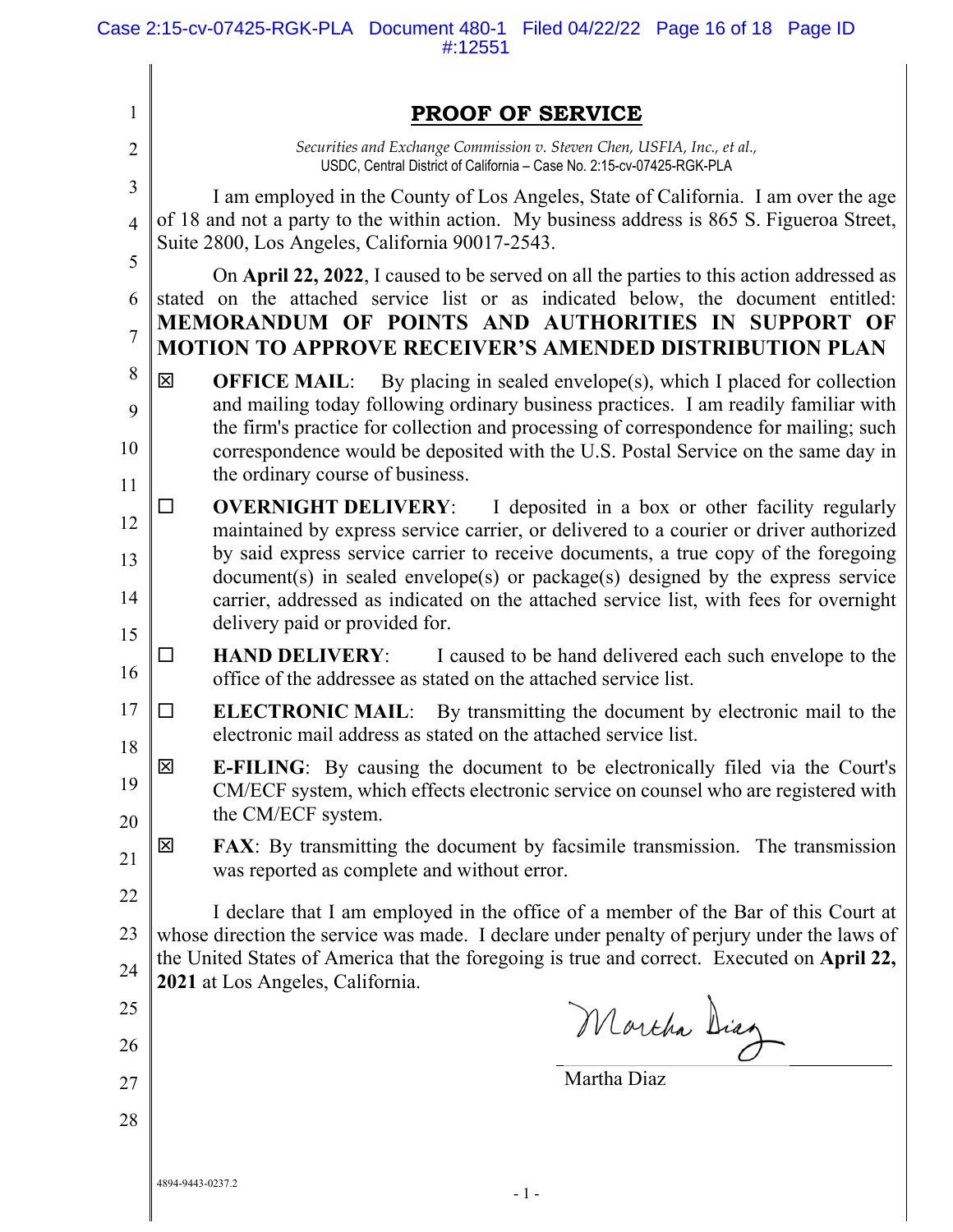Case 2:15-cv-07425-RGK-PLA Document 480-1 Filed 04/22/22 Page 17 of 18 Page ID #:12552

| 1              |                                                                                                                                                                                                                                                                                                          | <b>SERVICE LIST</b>                                                                                                                              |
|----------------|----------------------------------------------------------------------------------------------------------------------------------------------------------------------------------------------------------------------------------------------------------------------------------------------------------|--------------------------------------------------------------------------------------------------------------------------------------------------|
| 2              |                                                                                                                                                                                                                                                                                                          | Securities and Exchange Commission v. Steven Chen, USFIA, Inc., et al.,<br>USDC, Central District of California - Case No. 2:15-cv-07425-RGK-PLA |
| 3              |                                                                                                                                                                                                                                                                                                          |                                                                                                                                                  |
| $\overline{4}$ | Internal Revenue Service                                                                                                                                                                                                                                                                                 | Via Certified Mail - Return Receipt                                                                                                              |
| 5              | c/o Tracy. L. Wilkison<br><b>Acting United States Attorney</b>                                                                                                                                                                                                                                           |                                                                                                                                                  |
| 6              | Scott M. Garringer<br><b>Asst United States Attorney</b><br>Chief, Criminal Division<br>Richard E. Robinson<br><b>Assistant United States Attorney</b><br><b>Major Frauds Section</b><br>1100 United States Courthouse<br>312 N. Spring Street<br>Los Angeles, CA 90012<br>213.894.0713 P   213.894.6269 |                                                                                                                                                  |
| 7              |                                                                                                                                                                                                                                                                                                          |                                                                                                                                                  |
| 8              |                                                                                                                                                                                                                                                                                                          |                                                                                                                                                  |
| 9              |                                                                                                                                                                                                                                                                                                          |                                                                                                                                                  |
| 10             |                                                                                                                                                                                                                                                                                                          |                                                                                                                                                  |
| 11             | Email: richard.robinson@usdoj.gov                                                                                                                                                                                                                                                                        |                                                                                                                                                  |
| 12             | Internal Revenue Service                                                                                                                                                                                                                                                                                 | Via Fax                                                                                                                                          |
| 13             | c/o Leonard Brown<br><b>Bankruptcy Specialist</b>                                                                                                                                                                                                                                                        |                                                                                                                                                  |
| 14             | 300 N. Los Angeles St MS5022<br>Los Angeles, CA 90012                                                                                                                                                                                                                                                    |                                                                                                                                                  |
| 15             | 213.372.4287 P   855.863.4354 F                                                                                                                                                                                                                                                                          |                                                                                                                                                  |
| 16             | Leonard Brown<br><b>Bankruptcy Specialist</b>                                                                                                                                                                                                                                                            | <u>Via Certfied Mail – Return Receipt</u>                                                                                                        |
| 17             | Internal Revenue Service<br>Insolvency Group 7                                                                                                                                                                                                                                                           |                                                                                                                                                  |
| 18             | 300 N. Los Angeles Street, 5022<br>Los Angeles, CA 90012                                                                                                                                                                                                                                                 |                                                                                                                                                  |
| 19             | Ms. Evelyn Lopez                                                                                                                                                                                                                                                                                         | Via U.S. First Class Mail                                                                                                                        |
| 20             | Internal Revenue Service<br><b>Centralized Insolvency Operations</b>                                                                                                                                                                                                                                     |                                                                                                                                                  |
| 21             | PO Box 7346<br>Philadelphia, PA 19101-7346                                                                                                                                                                                                                                                               |                                                                                                                                                  |
| 22             | IRS Department of the Treasury                                                                                                                                                                                                                                                                           | Via U.S. First Class Mail                                                                                                                        |
| 23             | Internal Revenue Service<br>Ogden, UT 84201-0049                                                                                                                                                                                                                                                         |                                                                                                                                                  |
| 24             | IRS Department of the Treasury<br><b>Internal Revenue Service</b>                                                                                                                                                                                                                                        | Via U.S. First Class Mail                                                                                                                        |
| 25             | Ogden, UT 84201-0038                                                                                                                                                                                                                                                                                     |                                                                                                                                                  |
| 26             | IRS Department of the Treasury<br><b>Internal Revenue Service</b><br>Ogden, UT 84201-0036                                                                                                                                                                                                                | Via U.S. First Class Mail                                                                                                                        |
| 27             |                                                                                                                                                                                                                                                                                                          |                                                                                                                                                  |
| 28             |                                                                                                                                                                                                                                                                                                          |                                                                                                                                                  |
|                |                                                                                                                                                                                                                                                                                                          |                                                                                                                                                  |